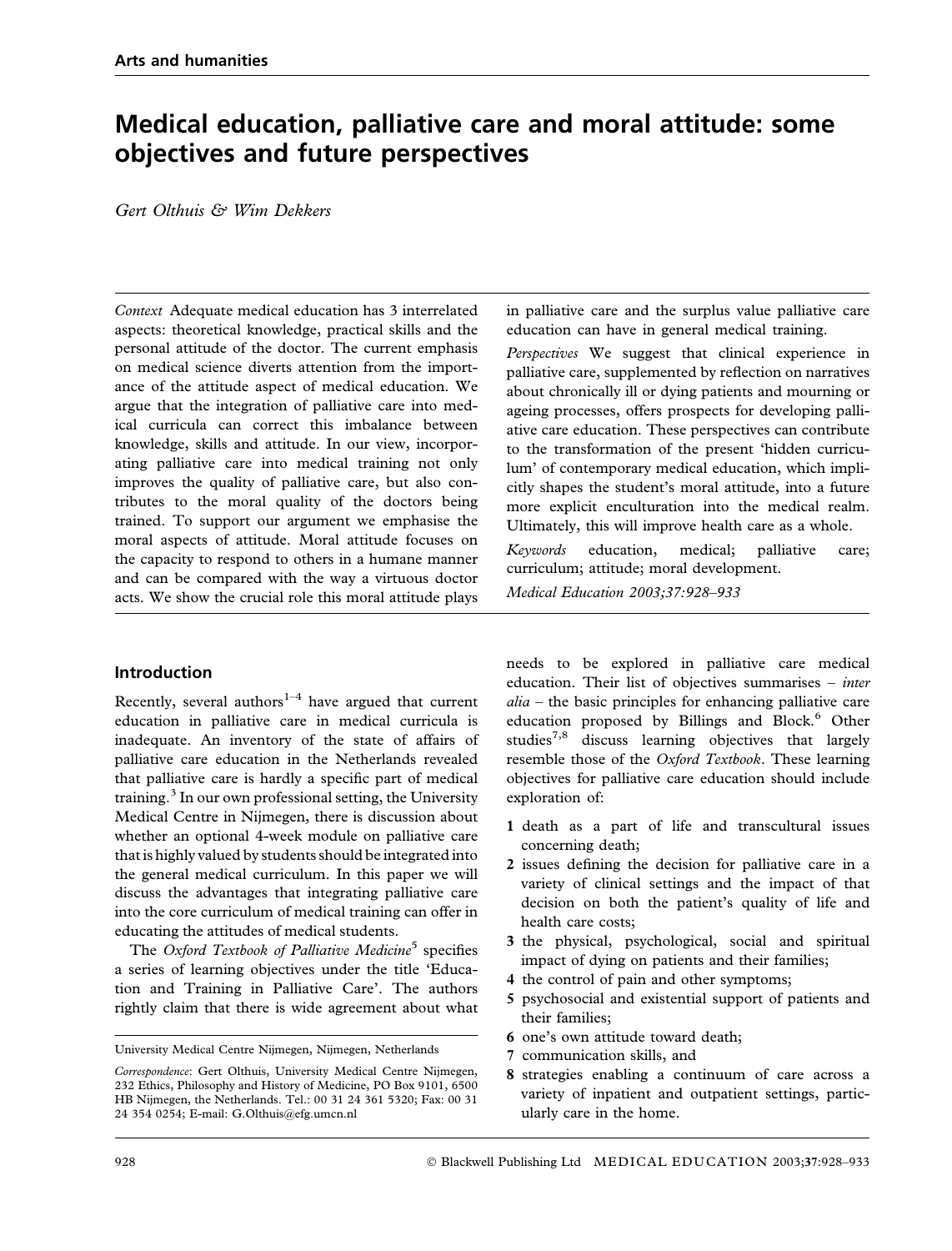#### Key learning points

The emphasis on theoretical knowledge and practical skills in contemporary medical education diverts attention from the importance of the doctor's moral attitude, which is also an essential part of medicine.

Incorporating instruction in palliative care into basic medical education will improve the balance between knowledge, skills and attitude, and consequently enhance both the quality of palliative care itself, and the moral quality of the doctors being trained.

Gaining experience in a palliative care setting and using narratives that describe serious illness, ageing, death and grieving will help medical students both to recognise the humane dimensions of health care in general and palliative care in particular, and to refine their moral attitude.

The purpose of this article is to argue that structural attention to palliative care in the medical curriculum will enhance the personalities and moral characters of the doctors being trained. Adequate medical education is generally considered to have 3 interrelated aspects: theoretical knowledge, practical skills and the personal attitude of the doctor. Contemporary medical education, however, emphasises knowledge and skills and pays little explicit attention to what kind of person the doctor ought to be.<sup>9</sup> Although the personal attitude of the physician is of great concern in medicine as a whole, we argue that by putting more emphasis on palliative care in the medical curriculum, the balance between these 3 areas can be improved. Typically, palliative care is provided as an integral part of the care of all patients $10$  and not by palliative care specialists. Although clinical areas like care of the elderly or primary care might claim to have the potential to educate students' attitudes, palliative care is also likely to enhance the attitude of the doctorin-training. Physicians tend to see palliative care as epitomising the ideals of patient care, as has been mentioned in several studies of the provision of end of life care in general practice.<sup>11,12</sup> Although caring for dying patients does not obviously differ from patient care in general, Field<sup>12</sup> observed that dying patients were treated differently from other patients in a number of ways. At the end of their lives, patients receive more time and attention, and care seems to be

more patient-centred than elsewhere in medical practice.

In the first section of this article, we elaborate on the process of forming the doctor's attitude as an aspect of medical education comparable to the inculcation of theoretical knowledge and practical skills. Here we make a distinction between attitude and moral attitude. The next part of the paper concentrates on the contribution that teaching palliative care can make to attitude education within the medical curriculum. Finally, we will discuss 2 teaching methods that can enhance both palliative care education and medical training as a whole. These methods are frequently discussed in the literature, but in the Netherlands are rarely applied in medical education.

## Attitude and moral attitude

If we take a closer look at medical education, 2 aspects, i.e. theoretical knowledge and practical skills, of the conceptual trinity that make up an adequate education are rather easy to recognise and describe. Theoretical knowledge is acquired as (scientific) information that is presented to students in lectures and books. Practical skills are learned in practical courses and during hospital rotations. The education of student attitudes is far more difficult to recognise and describe. The problem is that it is difficult to understand what 'attitude' means. Attitude is a complex term. In this paper we primarily focus on the moral aspects of attitude.

The current psychological concept 'attitude' has been defined as 'a learned predisposition to respond in a consistently favourable or unfavourable manner with respect to a given object'.<sup>13</sup> This is a broad and rather abstract definition that does not make clear the fact that morality always plays an important role in the interaction between doctor and patient. Reflecting on the painting *The Doctor* (Sir Luke Fildes, 1891), Brody<sup>14</sup> argues that 'character and virtue are as important as knowledge and skills in describing the ideal family physician'. The basis of medical practice is more the maintenance of a network of human relationships than the application of scientific knowledge.<sup>14</sup> A virtuous doctor 'starts always with his commitment to be a certain kind of person, and he approaches clinical quandaries, conflicts of values and his patient's interest as a good person should'.<sup>15</sup> In terms of attitude, this means that the attitude of a doctor towards a patient is always a moral attitude which reflects the *personal* motivation and commitment of someone to act in the interest of other people. In contrast to the current psychological concept of attitude, moral attitude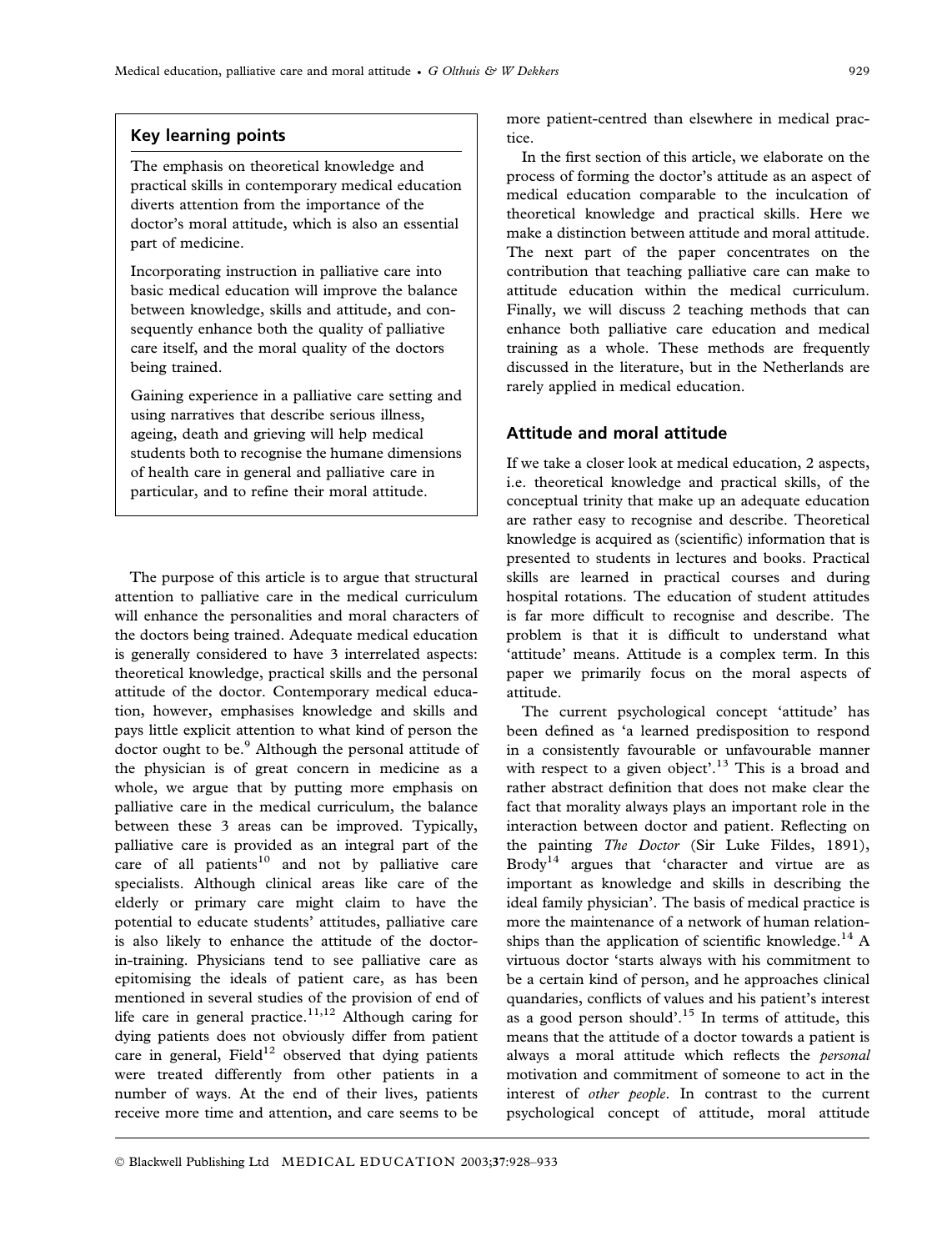focuses on the capacity of persons to respond to others in a particular situation in a humane manner, and it is this moral attitude which is exemplified by the virtuous physician.

Moral attitude is not about what people do, but about the way they act. Gastmans<sup>16</sup> argues that providing good care requires more than just the competent exercise of the various necessary cognitive and technical functions and skills. Providing good care is more than performing expert activity. Good care requires an inner engagement of the professionals involved. As Gastmans writes: 'Nurses derive their specific identity not only from the set of tasks that they perform but also from the way in which they commit themselves to the caring process'.<sup>16</sup> Moral attitude is thus closely connected with the kind of person someone is. By taking a closer look at the goals of medicine we will further illustrate what we mean by moral attitude.

The goals of medicine concern improving health, curing illness and, if this is not possible, caring for patients and helping them to live with the residues of their illness.<sup>17</sup> Health care professionals involve themselves in the lives of patients by offering them help to attain these ends. In The Virtues in Medical Practice, Pellegrino and Thomasma write: 'The good of the patient provides the architectonic of the relationship', and describe beneficence, as the guide to medical action, as 'grounded in the humanity of the persons interacting in the medical relationship'. In health care professionals, humanity appears in their personal capacity to respond to patients in a humane manner. This is what we mean by moral attitude. More than the psychological concept of attitude, the term moral attitude refers to the kind of person someone is. The moral quality of a person largely determines the moral quality of the actions called for in a particular situation with a specific patient. This moral view of medical practice is an essential component of any discussion of the importance of attitudes in medical education.

## Moral attitude in medical education and palliative care

Medical education cannot simply be understood as the transmission of medical, biological and epidemiological information and the acquisition of the necessary practical skills. Medical education necessarily influences the moral identity of the student. Medical training is 'a process of moral enculturation' into the medical community.<sup>18</sup> This process of enculturation is usually not explicitly expressed in the formal curricula of medical schools. It is reflected in what is called the 'hidden curriculum'. During medical education students

become socialised. They adopt and internalise new values, attitudes and rationales about what is important in practising medicine and how to be a good doctor. Medical training makes students reconstruct their former picture of medicine.<sup>19</sup> The reconstruction of the student's view of the medical world is not an explicit objective of the formal curriculum but an implicit result of being part of the medical community. Personal experiences, stories about patients' experiences, casuistry, doctors and teachers functioning as role models, and the explicit content of the curriculum all mould the students' way of committing themselves to (future) patients. Medical training gradually and covertly cultivates the moral attitude of the doctor in spe. A problematic consequence of this more or less unconscious enculturation of medical students is the aforementioned imbalance in the trinity of adequate education. The emphasis on theoretical knowledge and practical skills distracts attention from the doctors' moral attitude. Several authors have pointed out the crucial role of the professional's moral attitude in palliative care.

Randall and Downie, $20$  for instance, state that palliative care givers need to be morally developed persons. Much of the success of a doctor, nurse or other health care worker depends on their relationship with each patient. The nature of that relationship depends, in part, on the patient's perceptions of the helper. That is why it is important that the judgements made by a health care professional are not just the product of a technical, scientific mind, but also of a humane and compassionate spirit. The success of a caregiver in palliative care depends on his or her perceptiveness about the patient, and reciprocally, the perceptions of the patient are determined by the apparent commitment of the caregiver.

In a similar vein, Bradshaw<sup>21</sup> mentions the dangers of developments such as the rationalisation of care for terminally ill patients in the UK and its reduction to a bureaucratic routine. She asks whether medical science should be the only basis for terminal care. Medicine is an effective tool to control symptoms and pain, but it is not the only weapon in the arsenal of palliative care. Medical science has always been and will continue to be a vital component of palliative care, but it is now becoming an increasingly dominant component. Bradshaw wonders whether the original ethic of humane care for the dying can have a place in preventing the reduction of palliative care to purely medical treatment. Although she realises that acquiring the necessary knowledge and skill is important, she states that: 'the quintessential heart of palliative care is the kind of compassionate people involved in it'.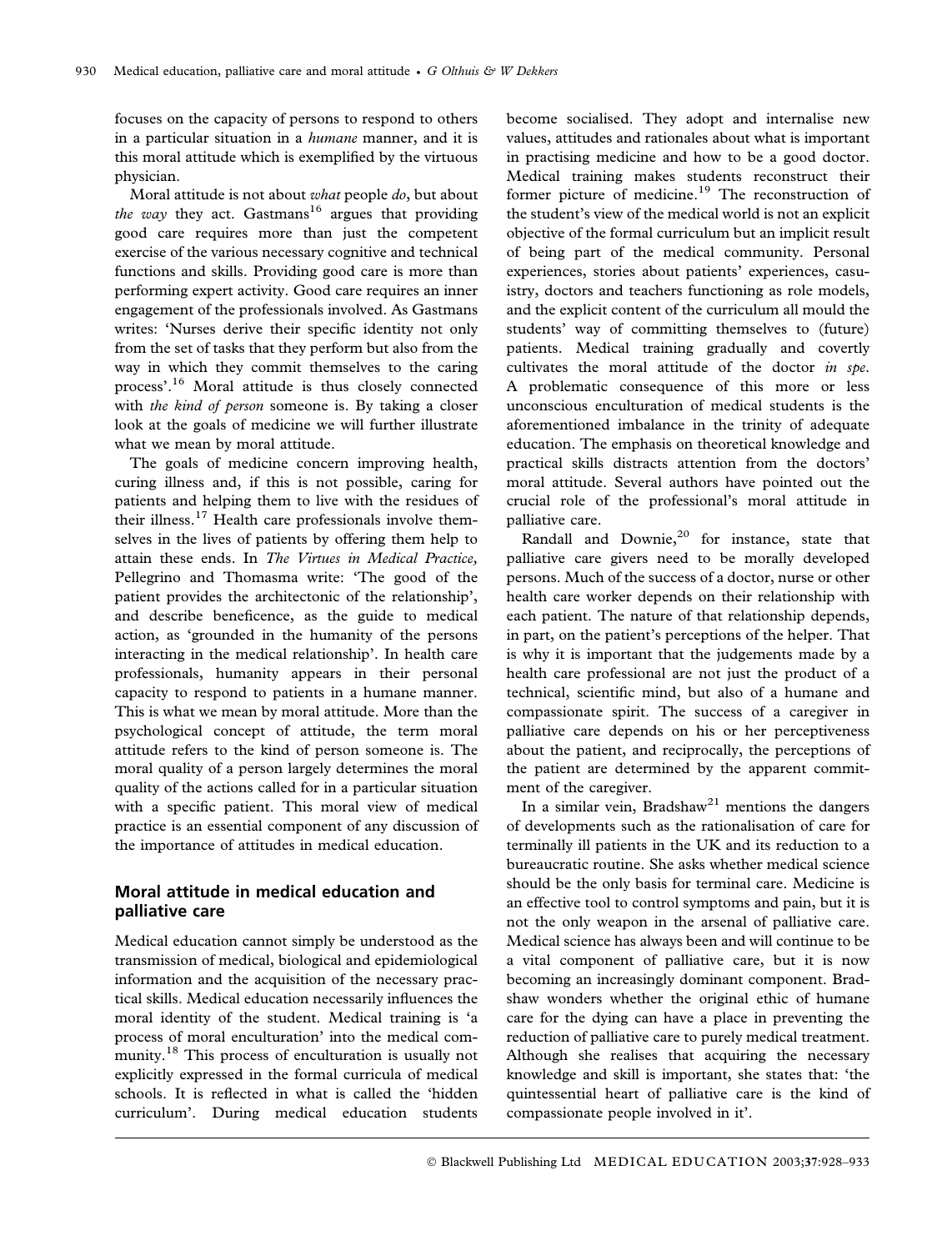Our thesis, that explicit education in palliative care offers medical schools a clear and interesting way of directing attention to the doctor's moral attitude, is also supported by medical educators. Barnard et al.<sup>22</sup> point out the importance of the preclinical years of medical education in preparing students to provide optimal care for patients near the end of life, as well as for patients in general: 'The foundations for excellence in end of life care that are laid in the preclinical years are also the foundations for excellence in general medical practice' and 'a curriculum that optimally prepares students to give excellent care near the end of life will best prepare them to become excellent physicians in all aspects of medical care'. Obviously, palliative care education fits very well with the aims and agenda of general medical education.

Moreover, from the perspective of the widely accepted WHO definition, $^{23}$  it seems reasonable to conclude that adequate performance in palliative care practice requires engaged caregivers who are capable of acting in a personal and attentive way.

The WHO defines palliative care as an approach that improves the quality of life of patients and their families facing the problems associated with life-threatening illness, through the prevention and relief of suffering by means of early identification and impeccable assessment and treatment of pain and other problems, physical, psychosocial and spiritual. Palliative care:

- provides relief from pain and other distressing symptoms;
- affirms life and regards death as a normal process;
- neither hastens nor postpones death;
- integrates the psychological and spiritual aspects of patient care;
- offers a support system to help patients live as actively as possible until death;
- offers a support system to help the family cope during the patient's illness and in their own bereavement;
- uses a team approach to address the needs of patients and their families, including bereavement counselling, if indicated;
- will enhance quality of life, and may also positively influence the course of illness, and
- is applicable early in the course of illness, in conjunction with other therapies that are intended to prolong life, such as chemotherapy or radiation therapy, and includes those investigations needed to better understand and manage distressing clinical complications.

In our view, it is imperative to integrate palliative care into the medical curriculum. This is dictated by the fact that every caregiver must be able to provide palliative

care. The inclusion of palliative care in medical training will also contribute to the education of the moral attitude of doctors. In the next section we will focus on 2 ways of including palliative care education in the medical curriculum.

## Two means of educating moral attitude

Several experiences with student participation in a hospice during medical training show that students consider experiencing palliative care practice a welcome and very valuable contribution to their education.<sup>24,25</sup> These empirical studies support a recent plea<sup>26</sup> to integrate clinical experiences in palliative care into the core curricula of medical schools. Moreover, according to Block and Billings,  $^{26}$  gaining some experience in care for the dying can 'help young physicians learn to tolerate a degree of intimacy and personal engagement that other aspects of medical training may subvert or undermine'. Consequently, both professionals and patients throughout the health care system can benefit from the integration of experience in palliative care into the medical training programme. However, prudence is called for. Working in palliative care can be stressful and students must be well supervised and given adequate emotional support if this integration is to be successful.

Another method that can contribute to moral attitude in caring is the use of the humanities in medical school. Health care practitioners are confronted daily with the complex interplay of the generality of the disease in question and their unique, individual and emotional response to it. Narrative art forms such as novels and films can help them understand that interplay in 3 separate, but interlinked, ways. $27$  Literary examples give insight into common patterns of response. Narratives can provide insight into individual differences and may help to produce a feeling for ambiguity. Reading literature also can enrich the language and thus the thought processes of health care practitioners.

Beyond these 3 more or less cognitive and affective characteristics, novels (or narratives in general) also serve as moral guides for living a good life. $^{28}$ Experiences with humanities courses in medical education<sup>29–32</sup> support these suggestions. While Hampshire and Avery<sup>30</sup> recommend the study of medicine in literature as an option for those who are interested, Finlay<sup>31</sup> and Downie et al.<sup>32</sup> suggest an integration of the humanities into the medical curriculum. On the basis of anecdotes from final year students' tutors,  $\text{Finlay}^{31}$  noted the emergence of a different type of graduate in Wales: the tutors

Blackwell Publishing Ltd MEDICAL EDUCATION 2003;37:928–933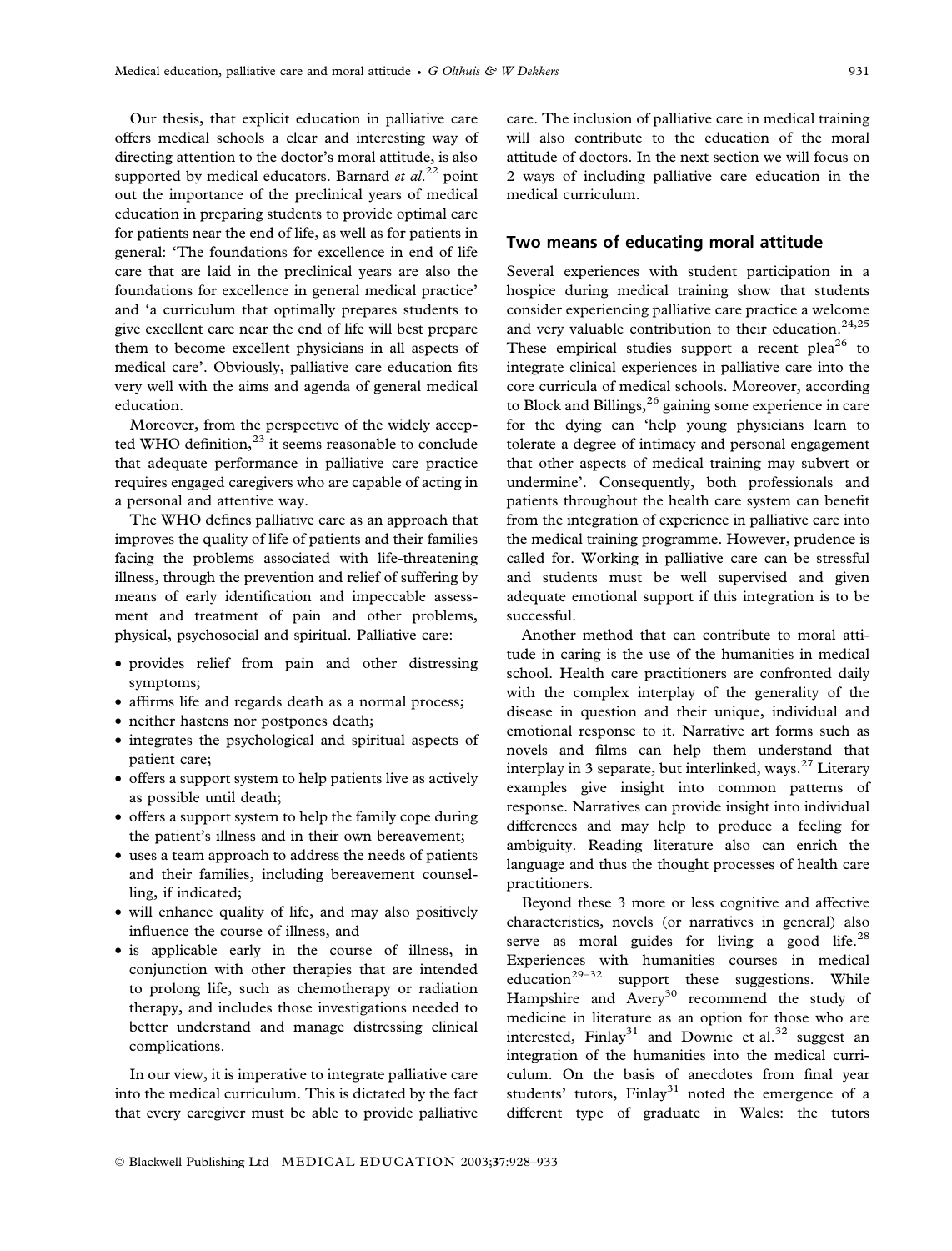remarked on the students' 'ability to show compassion and to communicate effectively, their understanding of the gravity of medical decisions and their insight into human suffering'. Kirklin et al. $33$  successfully used a humanities course to explore the impact of cancer on the lives of patients, families and professionals. By offering the student the chance to stand back and reflect on their professional task, the humanities module allowed the student 'to access the wealth of human experience that is embodied in the arts' and informed and directed them 'in their search for the wisdom and the humanity to fulfil their role as clinicians'.<sup>33</sup> On the basis of these educational experiences it seems reasonable to conclude that using narratives to dramatise the experiences of chronically ill or dying patients, the loss of a beloved family member or friend, or the inevitability of ageing or death, will not only lead to the provision of better palliative care, but will also result in a generally more humane medical practice.

## Conclusion

A medical student's journey through medical school may be compared with Dante's medieval journey through the Inferno. $34$  This analogy does not mean that medical education is a hell, but rather that attendance at medical school involves the same tasks that Dante had to accomplish during his trip, as described in the Divine Comedy. Dante's first task involves learning God's laws. This task is accomplished through studying case histories of sin and having occasional lectures from his companion Virgil on their way down through Purgatory. The second task involves the emotional reactions of Dante to the sufferings and mutilations that human souls undergo in hell. He has to learn to deal with the misery he meets on his way down. These 2 tasks are identical to the double task that confronts medical students in that 'they must learn about disease and how to treat it, but they must also retain the capacity to feel, deeply, the suffering they encounter without being overwhelmed or incapacitated by it'.<sup>34</sup> 'Learning about disease and how to treat it' refers to knowledge and skills, and 'the capacity to feel without being overwhelmed' refers to the moral attitude of the student as it is put forward in this article. As we have indicated, the latter seldom forms an explicit part of contemporary medical education, but is embedded in a hidden curriculum that socialises students during their progression through medical school.

Education in palliative care can transform the hidden curriculum into a more governed and explicit enculturation of future doctors into the medical community. In particular, experience in palliative care for every student and exposure to the appropriate narratives during medical training offer serious prospects for developing a profound education for humane, rather than merely technical, palliative care. Ultimately, this will improve health care as a whole. Unfortunately, there is little empirical understanding of the relationship between the education of palliative care givers, the practice of palliative care and the personal qualities or moral attitudes that are needed in care for the dying. This relationship should therefore be a topic for future empirical and philosophical research in palliative care.

## **Contributors**

GO prepared the original draft of this article. WD reviewed and provided feedback on versions of the manuscript.

## Acknowledgement

None.

## Funding

This paper was written within the framework of the Incentive Programme Ethics and Political Issues, which is supported by the Netherlands Organisation for Scientific Research (NWO).

## References

- 1 Meier DE, Morisson RS, Cassell CK. Improving palliative care. Ann Intern Med 1997;127 (3):225–30.
- 2 McDonagh J, Ljungkvist V. Learning empathy: medical school and the care of the dying patient. J Pall Med 1999;2 (4):383–9.
- 3 Francke A, Persoon A, Temmink D, Kerkstra A. Palliatieve zorg in Nederland; een inventarisatiestudie naar palliatieve zorg, deskundigheidsbevordering en zorg voor zorgenden. Utrecht: NIVEL 1997.
- 4 Janssens R. Palliative Care. Concepts and Ethics Dissertation. Nijmegen: Nijmegen University Press 2001.
- 5 Scott JF, MacDonald N, Balfour M. Palliative medicine education. In: Doyle D, Hanks G, MacDonald N, eds. The Oxford Textbook of Palliative Medicine. 2nd edn. Oxford: Oxford University Press 1998.
- 6 Billings JA, Block S. Palliative care in undergraduate medical education. Status report and future directions.  $JAMA$ 1997;278 (9):733–8.
- 7 Schonwetter RS, Robinson BE. Educational objectives for medical training in the care for terminally ill patients. Acad Med 1994;69 (8):688–90.